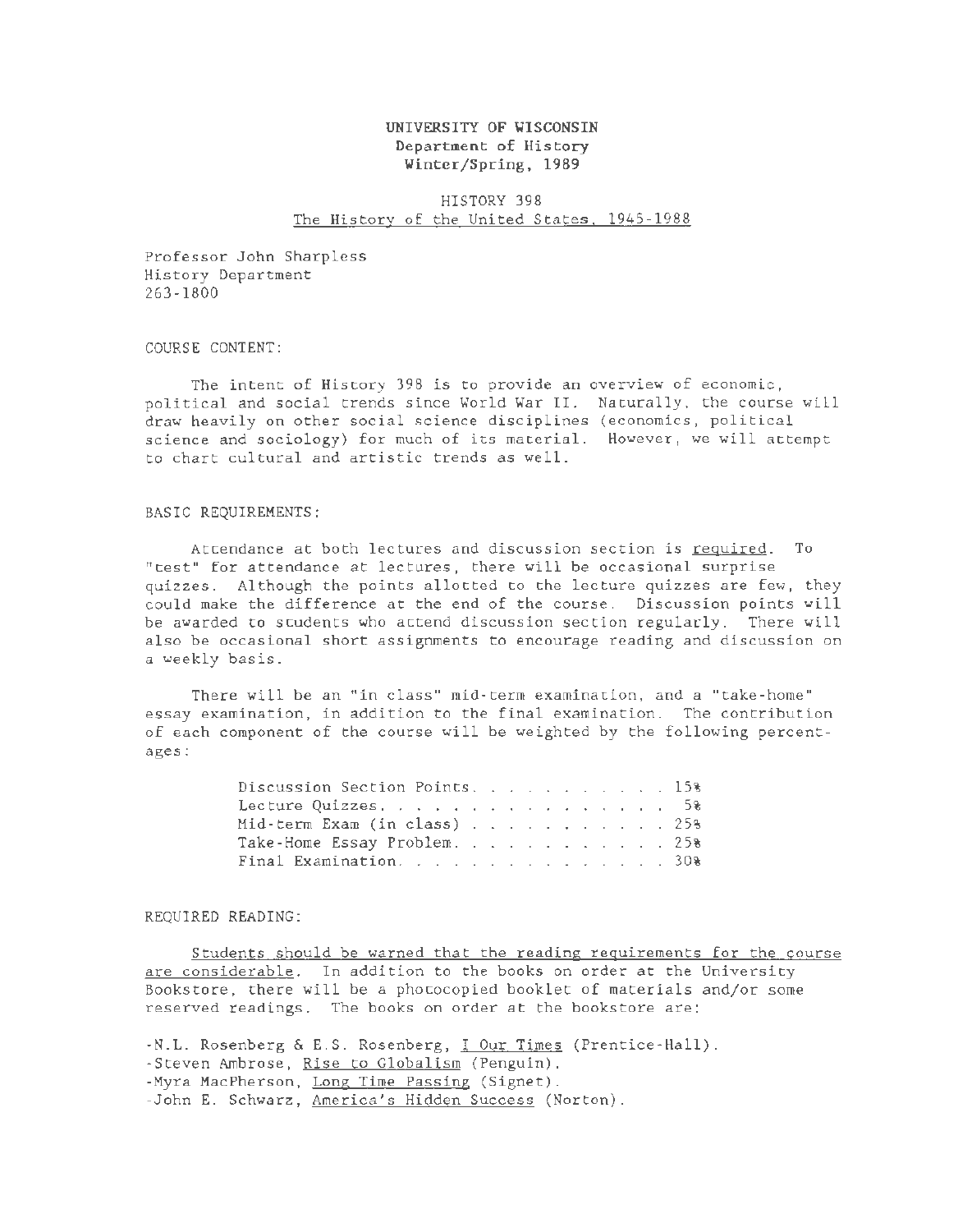\*Elaine T. May, Homeward Bound (Harper & Row). \*Sohnya Sayers, et al., The 60's Without Apology (University of Minnesota Press) \*R.N. Bellah, et al., Habits of the Heart (Harper Paperback). \*Paul Conkin, Big Daddy From the Pedernales (Twayne).  $(* = purchase optional)$ 

I realize that for some students a book list of this size may pose a financial burden. I have requested, therefore, that these books be placed on three (3) hour Reserve at both H.C. White Library and the Historical Society Library.

# EXAMINATIONS AND GRADES:

In order to avoid any confusion over the direction and content of the course, we will be distributing the questions for midterms and the final (in class) on January 28. It should be stressed that these are not simply study questions. They are the examination questions just as they will appear on the examination.

The total number of points possible for all assignments, tests and quizzes is 500. The number of points necessary to attain each grade level are as follows:

| Grade | Points Total |
|-------|--------------|
| А     | $460 - 500$  |
| A/B   | 410-459      |
| R     | $360 - 409$  |
| B/C   | $310 - 359$  |
| C     | $250 - 309$  |
| D     | $220 - 249$  |
| F     | $0 - 219$    |

We reserve the right to give the grade of "F" to any student who fails to meet the basic requirements of the course, regardless of their point total. In other words, you are expected to attend all lectures and all sessions of your assigned discussion section. You are expected to complete all assignments on time. You are expected to take the examinations at the prescribed time and the designated place. If you fail to meet these basic expectations, you will receive an "F" for the course even though you may have accumulated more than 220 points by the end of the term.

While exceptions to these basic requirements may (very occasionally) be granted, the student is obligated to request that such an exception be granted three days prior to the due date (for assignments) or one week prior to the examination period (for tests). There will be no "Incompletes" or extensions beyond the end of the term. Please, no exceptions on this score.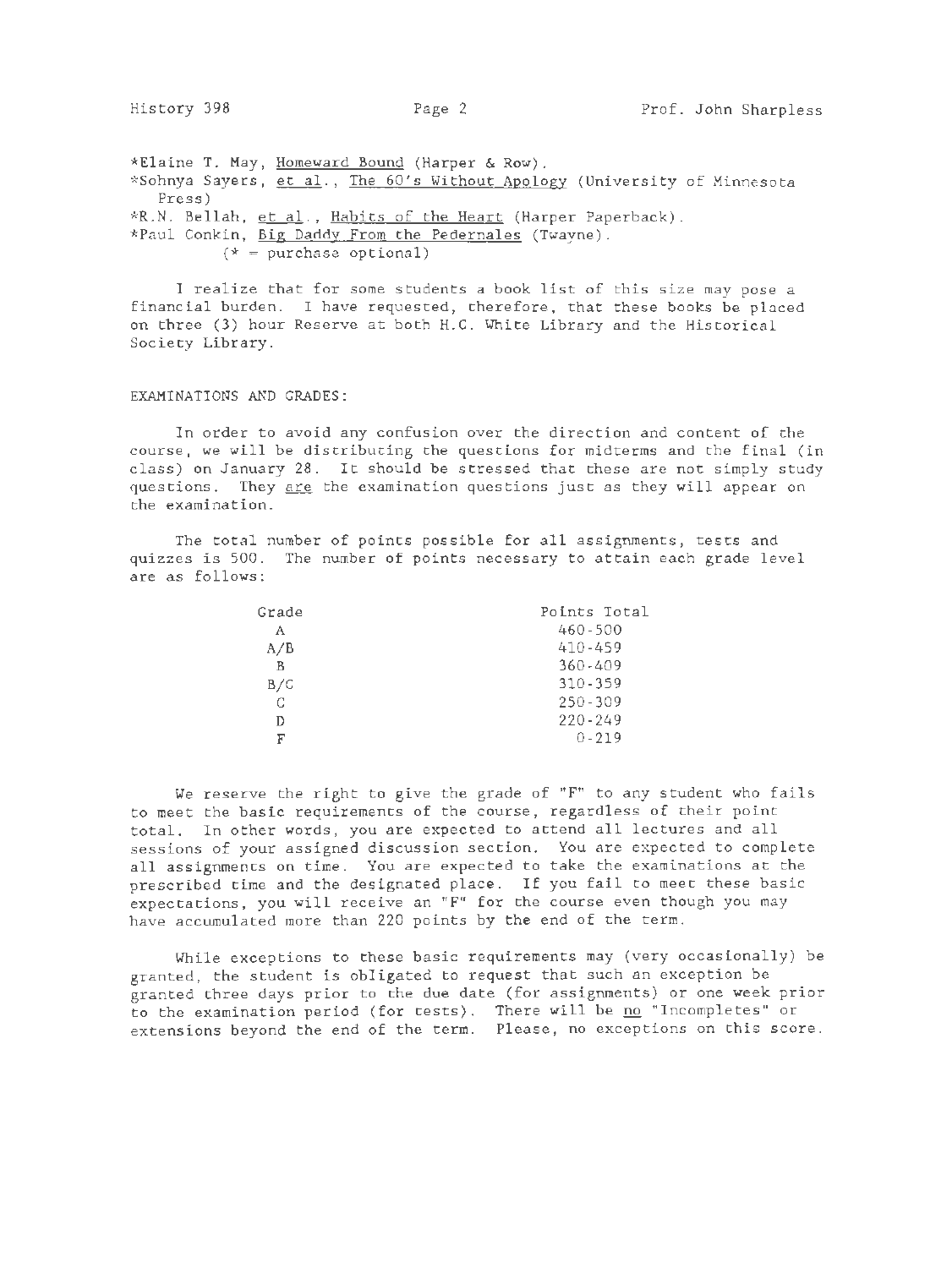### PLAGIARISM:

Unfortunately, it appears necessary to comment on plagiarism and cheating. Obviously, it is expected that examinations and assignments will reflect your own original efforts. We do not discourage studying together, however, in the final analysis your essays, assignments and answers to the questions on the examinations must represent your ideas and be written in your own words.

It is shown that your work in the course does not represent your own efforts, the consequences of can be serious. Cheating could cost you your college career or, at the very least, it could mean an "F" in this course. But equally important, even if you are not caught I believe that cheating is a sign of a serious lack of respect for the people teaching the class, your fellow students and yourself. Enough said. If you make a sincere effort to meet the demands of the course, we will make a sincere effort to help you pass the course. Cheating is quite unnecessary.

#### OFFICE HOURS:

The Teaching Assistants will post their office hours on their office door. Professor Sharpless will hold office hours by appointment on Wednesday afternoon. His office is 4110 Humanities.

DATE AND TIME OF THE FINAL EXAMINATION:

The final examination is scheduled for May 15 at  $7:25$  p.m. The location will be announced the final week of class.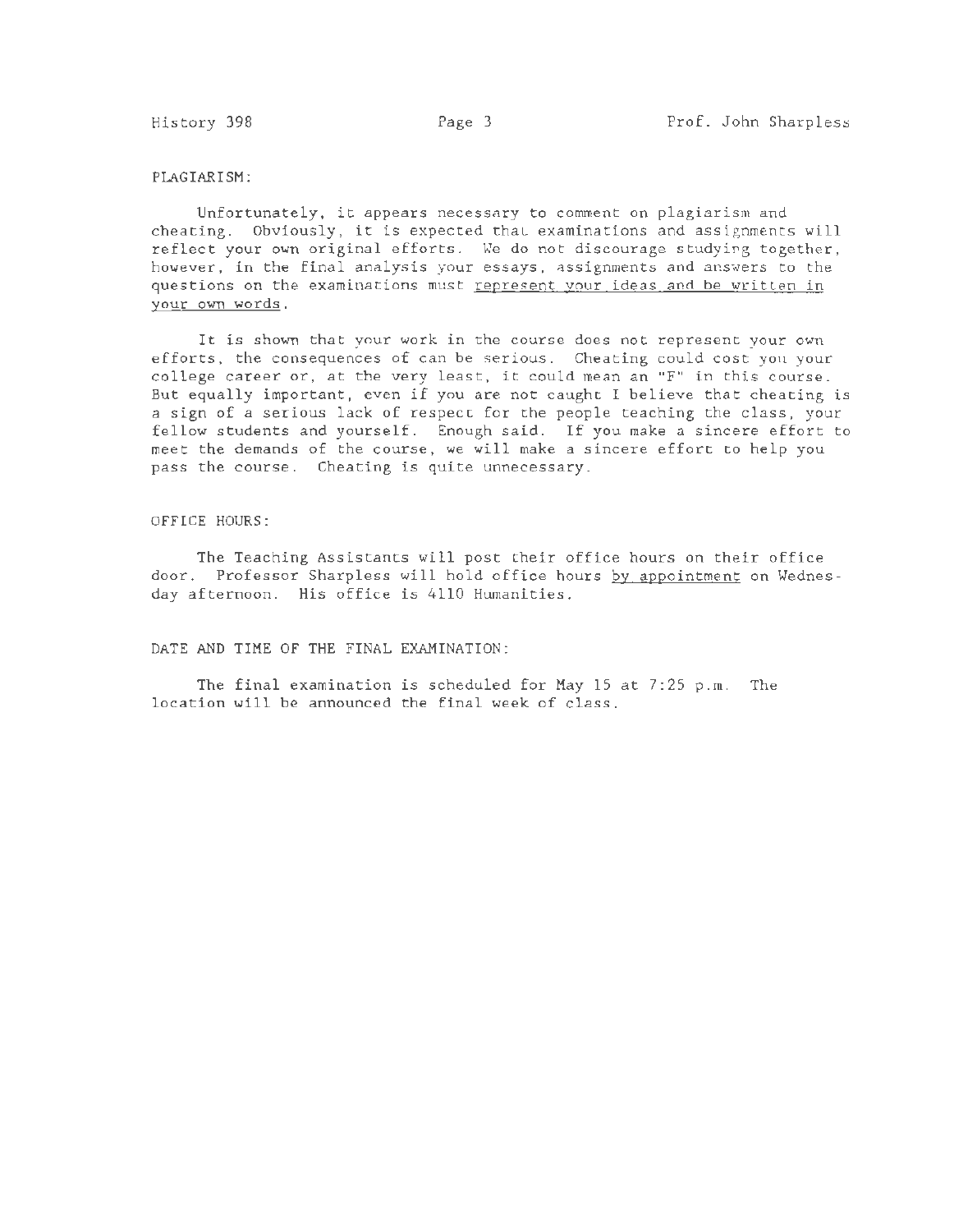# UNIVERSITY OF WISCONSIN Department of History Winter-Spring, 1989

 $\sim$  .

 $\sim$ 

HISTORY 398 America. 1945-Present WEEK  $1$  (Jan. 23)  $(Jan. 25)$ WEEK 2 (Jan. 30) (Feb. 1) WEEK 3 (Feb. 6) (Feb. 8) WEEK  $4$  (Feb. 13) (Feb. 15) WEEK 5 (Feb. 20) (Feb. 22) WEEK 6 (Feb. 27) (Mar. 1) WEEK 7 (Mar. 6-8) WEEK 8 (Mar. 13) (Mar. 15) WEEK 9 (Mar. 29) WEEK 10 (April 3) LECTURE OUTLINE PROF. JOHN SHARPLESS 4110 Humanities Bldg. 263-1800 Historical Background: The Great Depression and the Great War Postwar Trends: An Overview The Truman Years: Domestic Politics and International Affairs The Emergence of the "Cold War": 1944-1948 The American Economy; 1945-1958: The Expansion of Federalism and the Subsidy of the Middle Class The Fifties: Stability and Promise American Foreign Policy in the Eisenhower Years: The Dulles Brothers and America's Destiny Anti-Communism and Joe McCarthy: "What Evil Lurks in the Hearts of Men?" Social Trends, 1945-1958: Family, Home, and Country in the Fifties Education and Social Change: The Baby Boom and Schooling in America The Political Economy of Urban America Social Class and Race in Age of Prosperity The Kennedy Years: A Thousand and One Knights Social Trends, 1958-1972: Courtship, Marriage, and the Family in Transition \* \* \* \* \* MID-TERM EXAMINATION (IN CLASS) \* \* \* \* \* (SPRING RECESS--MARCH 17-27) Civil Rights and Black America, 1945-1955 Civil Rights and Black America, 1955-1965

(April 5) Vietnam: Victory without Honor, Honor without Victory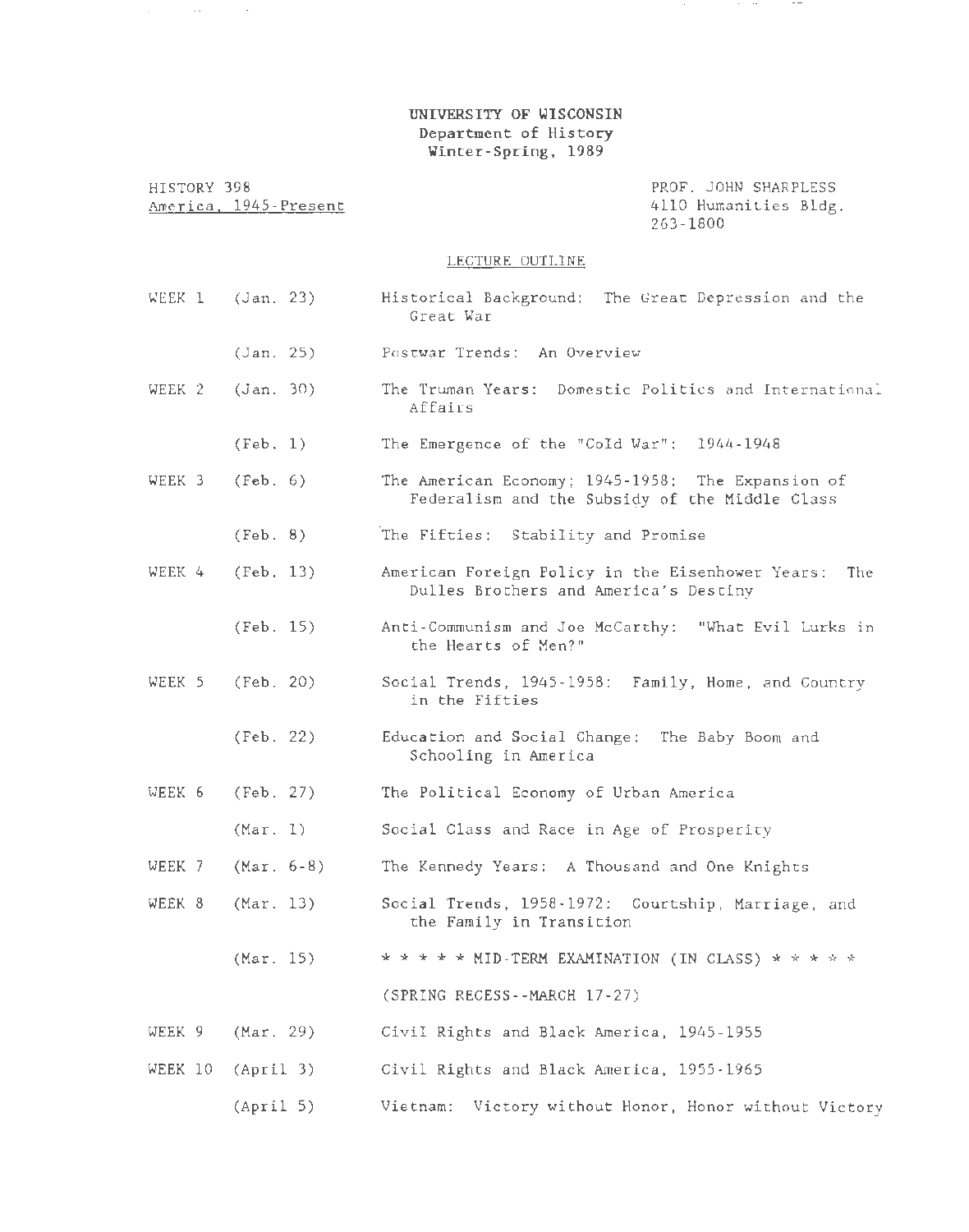| HISTORY 398           | $-2-$<br>PROFESSOR SHARPLESS                                                      |
|-----------------------|-----------------------------------------------------------------------------------|
| WEEK 11<br>(April 10) | Lyndon Johnson's Politics of War                                                  |
| (Apri1 12)            | Domestic Politics and Policies, 1963-1968                                         |
| WEEK 12<br>(Apri1 17) | * * * * * * TAKE HOME EXAM DUE IN CLASS * * * * * *                               |
| (April 17)            | The Nixon Presidency:<br>A Man Without a Past?!                                   |
| (April 19)            | The Nixon Presidency: Domestic and International<br>Policies                      |
| WEEK 13 (April 24)    | Social Trends, 1972-1984: Down the Road to Hell and<br>Damnation                  |
| (April 26)            | The American Economy, 1957-1988: The Rise and Fall of<br>the "Fine-tuned" Economy |
| WEEK 14<br>(May 1)    | The Ford-Carter Years: America's Lost Destiny                                     |
| (May 3)               | Foreign Policy in the Eighties: "Its better to be<br>dead than"                   |
| WEEK 15<br>(May 8)    | Reagan and the Triumph of Neo-Conservatism                                        |
| (May 10)              | Morality and Destiny: Happy Days are Here Again!                                  |
|                       | May 15, 1989, 7:35 p.m. $*$ *<br>$\star$ $\star$ FINAL EXAMINATION:               |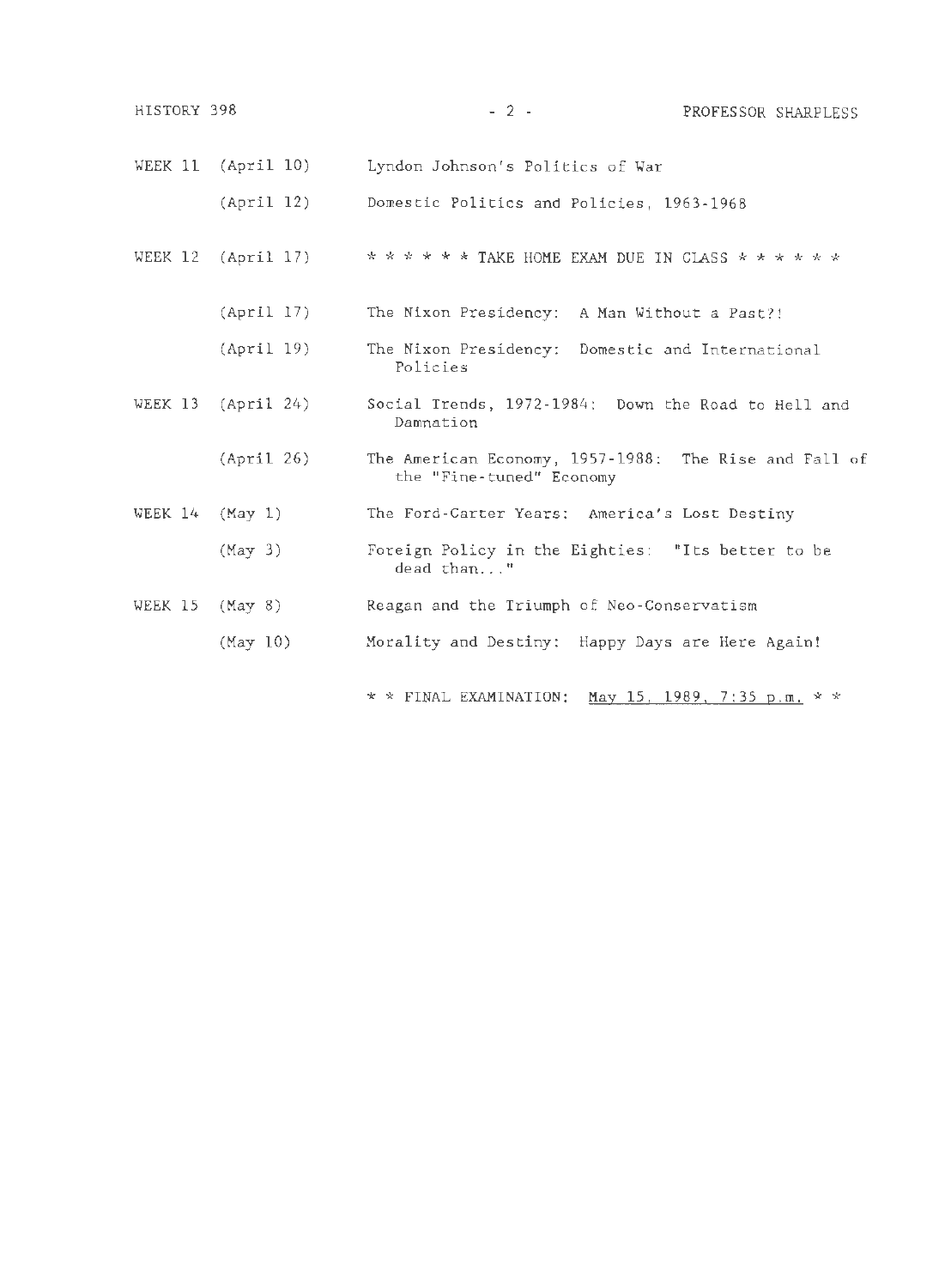# UNIVERSITY OF WISCONSIN Department of History

 $\sim$   $\sim$ 

 $\mathcal{O}(2\pi\log n)$  . The contribution of the contribution of  $\mathcal{O}(2\pi\log n)$ 

 $\ldots$  .  $\ldots$ 

History 398 Spring, 1989 American History, 1945-Present John Sharpless

#### ABOUT THE MID-TERM AND FINAL EXAMINATIONS

To avoid misunderstanding over the goals and direction of the course I have made it a practice to distribute the questions for both the mid-terms and final examinations in advance. In each case, the questions which will appear on the examination will be taken from the list of questions provided below.

- I. The questions on the first mid-term examination will be taken from the following:
	- A. One expert has argued, "When the American foreign policy elite adopted the 'philosophy of containment,' they accepted the notion that the Cold War would go on forever and forever ... " How did it come to pass that the Cold 'War seemed so much a permanent state of affairs? How did this presumption shape our foreign policy in the years before 1963? How did each President in this era seek to reinforce the "pattern of policy" already in place? (Refer directly to specific foreign policy issues or crises; e.g., Berlin, Middle East, CIA, NSC 68, etc.)
	- B. At first glance, Harry S. Truman, Dwight D. Eisenhower, and John F. Kennedy would seen to be three very different people. Although both Eisenhower and Kennedy presented themselves as repudiating the preceding administration, promising a new and different approach to national problems, in reality all three men pursued essentially similar programs once in office. At most, style, not substance, set these men apart from each other.

Assess the validity of this statement, focusing only on foreign policy and events between 1945 and 1963. (Refer directly to the readings by Burk, Rosenbergs, and Ambrose.) You may accept, reject or modify the proposition as you see fit. Select an issue area to compare these men in terms of both substance and style.

C. The period from 1946 to 1963 is often seen as a time of prosperity and domestic security. This image is not without some factual basis. Indeed, many Americans found it possible to attain a level of wealth and security that would have been beyond their parents' imagination even twenty years earlier. The "middle class life style" became synomous with the American "way of life." Behind this prosperity, however, was the hidden hand of ongoing government intervention. While people had the impression of "doing it themselves," they were actually assisted through a wide range of direct and indirect subsidies.

Describe the ways in which the federal government assisted the rise of the white urban middle class in the post-war era. Focus on specific government and identify the implication for American society.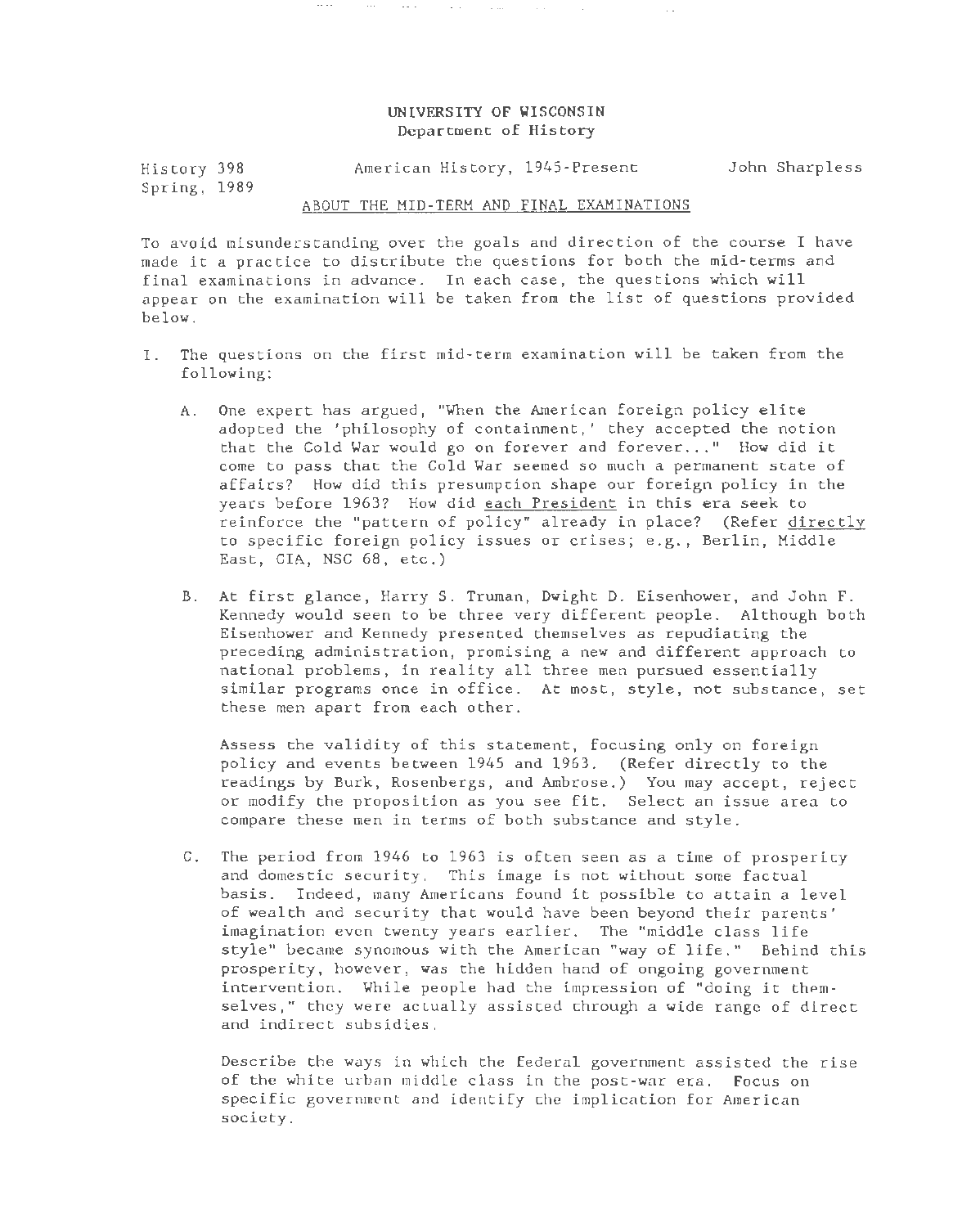# UNIVERSITY OF WISCONSIN Department of History Winter/Spring, 1989

 $\sim$   $\sim$   $\sim$ 

## HISTORY 398 The History of the United States, 1945-1988

Professor John Sharpless History Department 263-1800

COURSE CONTENT:

The intent of History 398 is to provide an overview of economic, political and social trends since World War II. Naturally, the course will draw heavily on other social science disciplines (economics, political science and sociology) for much of its material. However, we will attempt to chart cultural and artistic trends as well.

#### BASIC REQUIREMENTS:

Attendance at both lectures and discussion section is required. To "test" for attendance at lectures, there will be occasional surprise quizzes. Although the points allotted to the lecture quizzes are few, they could make the difference at the end of the course. Discussion points will be awarded to students who attend discussion section regularly. There will also be occasional short assignments to encourage reading and discussion on a weekly basis.

There will be an "in class" mid-term examination, and a "take-home" essay examination, in addition to the final examination. The contribution of each component of the course will be weighted by the following percentages:

| Discussion Section Points. 15%                                                |  |  |  |  |  |  |
|-------------------------------------------------------------------------------|--|--|--|--|--|--|
| Lecture Quizzes. 5%                                                           |  |  |  |  |  |  |
| Mid-term Exam (in class) $\ldots$ $\ldots$ $\ldots$ $\ldots$ $\ldots$ 25%     |  |  |  |  |  |  |
| Take-Home Essay Problem. 25%                                                  |  |  |  |  |  |  |
| Final Examination, $\ldots$ , $\ldots$ , $\ldots$ , $\ldots$ , $\ldots$ , 30% |  |  |  |  |  |  |
|                                                                               |  |  |  |  |  |  |

#### REQUIRED READING:

Students should be warned that the reading requirements for the course are considerable. In addition to the books on order at the University Bookstore, there will be a photocopied booklet of materials and/or some reserved readings. The books on order at the bookstore are:

-N.L. Rosenberg & E.S. Rosenberg, I Our Times (Prentice-Hall). -Steven Ambrose, Rise to Globalism (Penguin). -Myra MacPherson, Long Time Passing (Signet). -John E. Schwarz, America's Hidden Success (Norton).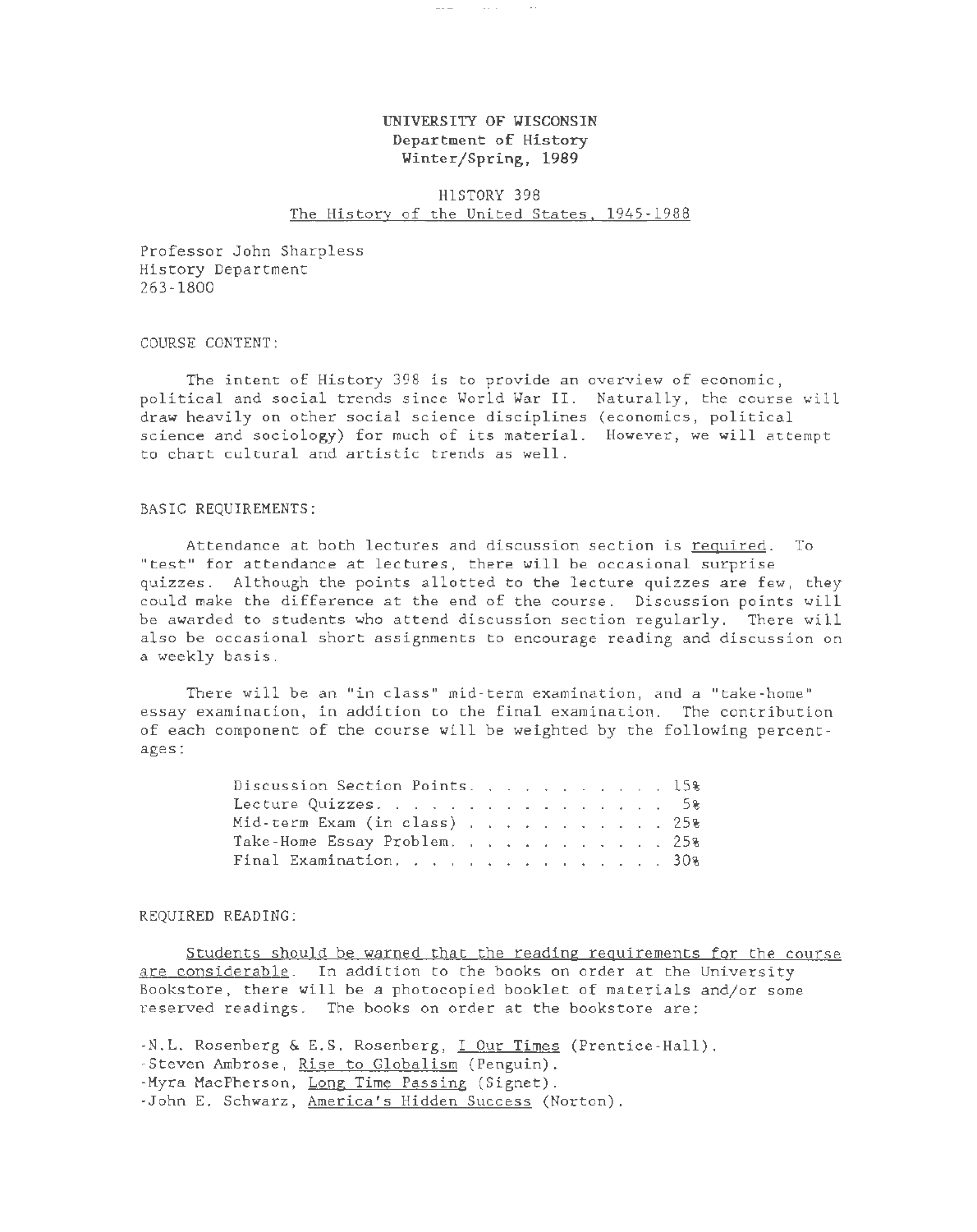$\alpha_{\rm{max}}=1.11$  and  $\beta_{\rm{max}}=1.11$ 

\*Elaine T. May, Homeward Bound (Harper & Row). \*Sohnya Sayers, et al., The 60's Without Apology (University of Minnesota Press) \*R.N. Bellah, et al., Habits of the Heart (Harper Paperback). \*Paul Conkin, Big Daddy From the Pedernales (Twayne).  $(* = purchase optional)$ 

I realize that for some students a book list of this size may pose a financial burden. I have requested, therefore, that these books be placed on three (3) hour Reserve at both H.C. White Library and the Historical Society Library.

#### EXAMINATIONS AND GRADES:

In order to avoid any confusion over the direction and content of the course, we will be distributing the questions for midterms and the final (in class) on January 28. It should be stressed that these are not simply study questions. They are the examination questions just as they will appear on the examination.

The total number of points possible for all assignments, tests and quizzes is 500. The number of points necessary to attain each grade level are as follows:

| Grade | Points Total |
|-------|--------------|
| Α     | $460 - 500$  |
| A/B   | 410-459      |
| B     | $360 - 409$  |
| B/C   | $310 - 359$  |
| G     | $250 - 309$  |
| D     | $220 - 249$  |
| г     | $0 - 219$    |

We reserve the right to give the grade of "F" to any student who fails to meet the basic requirements of the course, regardless of their point total. In other words, you are expected to attend all lectures and all sessions of your assigned discussion section. You are expected to complete all assignments on time. You are expected to take the examinations at the prescribed time and the designated place. If you fail to meet these basic expectations, you will receive an "F" for the course even though you may have accumulated more than 220 points by the end of the term.

While exceptions to these basic requirements may (very occasionally) be granted, the student is obligated to request that such an exception be granted three days prior to the due date (for assignments) or one week prior to the examination period (for tests). There will be <u>no</u> "Incompletes" or extensions beyond the end of the term. Please, no exceptions on this score.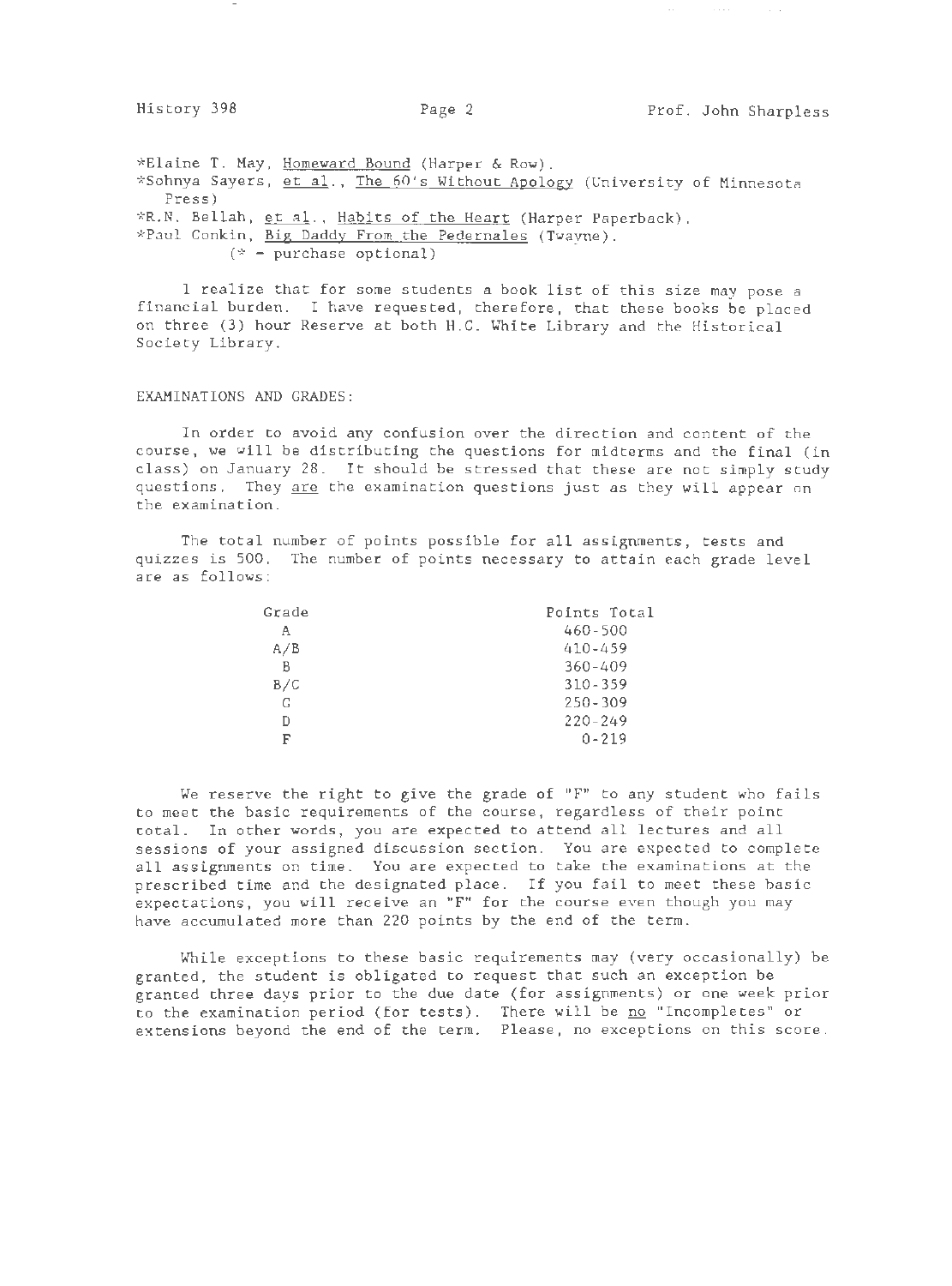$\alpha_{\rm{max}}$  and  $\alpha_{\rm{max}}$ 

### PLAGIARISM:

Unfortunately, it appears necessary to comment on plagiarism and cheating. Obviously, it is expected that examinations and assignments will reflect your own original efforts. We do not discourage studying together, however, in the final analysis your essays, assignments and answers to the questions on the examinations must represent your ideas and be written in your own words .

It is shown that your work in the course does not represent your own efforts, the consequences of can be serious. Cheating could cost you your college career or, at the very least, it could mean an "F" in this course. But equally important, even if you are not caught I believe that cheating is a sign of a serious lack of respect for the people teaching the class, your fellow students and yourself. Enough said. If you make a sincere effort to meet the demands of the course, we will make a sincere effort to help you pass the course. Cheating is quite unnecessary.

#### OFFICE HOURS:

The Teaching Assistants will post their office hours on their office door. Professor Sharpless will hold office hours by appointment on Wednesday afternoon. His office is 4110 Humanities.

DATE AND TIME OF THE FINAL EXAMINATION:

The final examination is scheduled for May 15 at  $7:25$  p.m. The location will be announced the final week of class.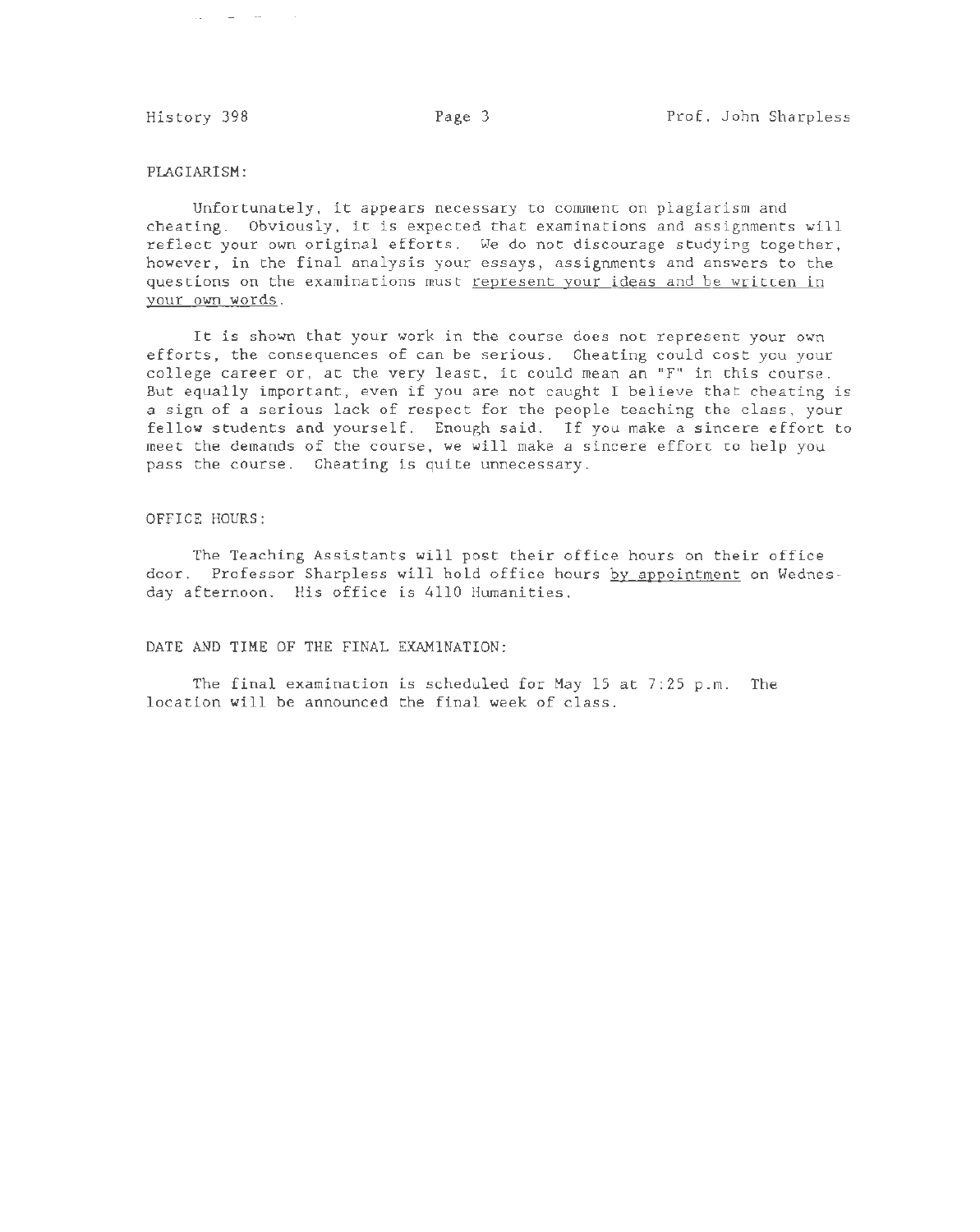# UNIVERSITY OF WISCONSIN Department of History Winter-Spring, 1989

HISTORY 398 America. 1945-Present PROF. JOHN SHARPLESS 4110 Humanities Bldg. 263-1800

 $\sim$ 

### LECTURE OUTLINE

- WEEK  $1$  (Jan. 23) (Jan. 25) WEEK 2 (Jan. 30) (Feb. 1) WEEK  $3$  (Feb.  $6$ ) (Feb. 8) WEEK 4 (Feb. 13) (Feb. 15) WEEK 5 (Feb. 20) (Feb. 22) WEEK 6 (Feb. 27) (Mar. 1) WEEK 7 (Mar. 6-8) WEEK 8 (Mar. 13) Historical Background: The Great Depression and the Great War Postwar Trends: An Overview The Truman Years: Domestic Politics and International Affairs The Emergence of the "Cold War": 1944-1948 The American Economy; 1945-1958: The Expansion of Federalism and the Subsidy of the Middle Class The Fifties: Stability and Promise American Foreign Policy in the Eisenhower Years: The Dulles Brothers and America's Destiny Anti-Communism and Joe McCarthy: "What Evil Lurks in the Hearts of Men?" Social Trends, 1945-1958: Family, Home, and Country in the Fifties Education and Social Change: The Baby Boom and Schooling in America The Political Economy of Urban America Social Class and Race in Age of Prosperity The Kennedy Years: A Thousand and One Knights Social Trends, 1958-1972: Courtship, Marriage, and the Family in Transition
	- (Mar. 15)  $* * * * MID-TERM$  EXAMINATION (IN CLASS)  $* * * * *$ (SPRING RECESS--MARCH 17-27)
- WEEK 9 (Mar. 29) Civil Rights and Black America, 1945-1955
- WEEK 10 (April 3) Civil Rights and Black America, 1955-1965
	- $(Apri1 5)$ Vietnam: Victory without Honor, Honor without Victory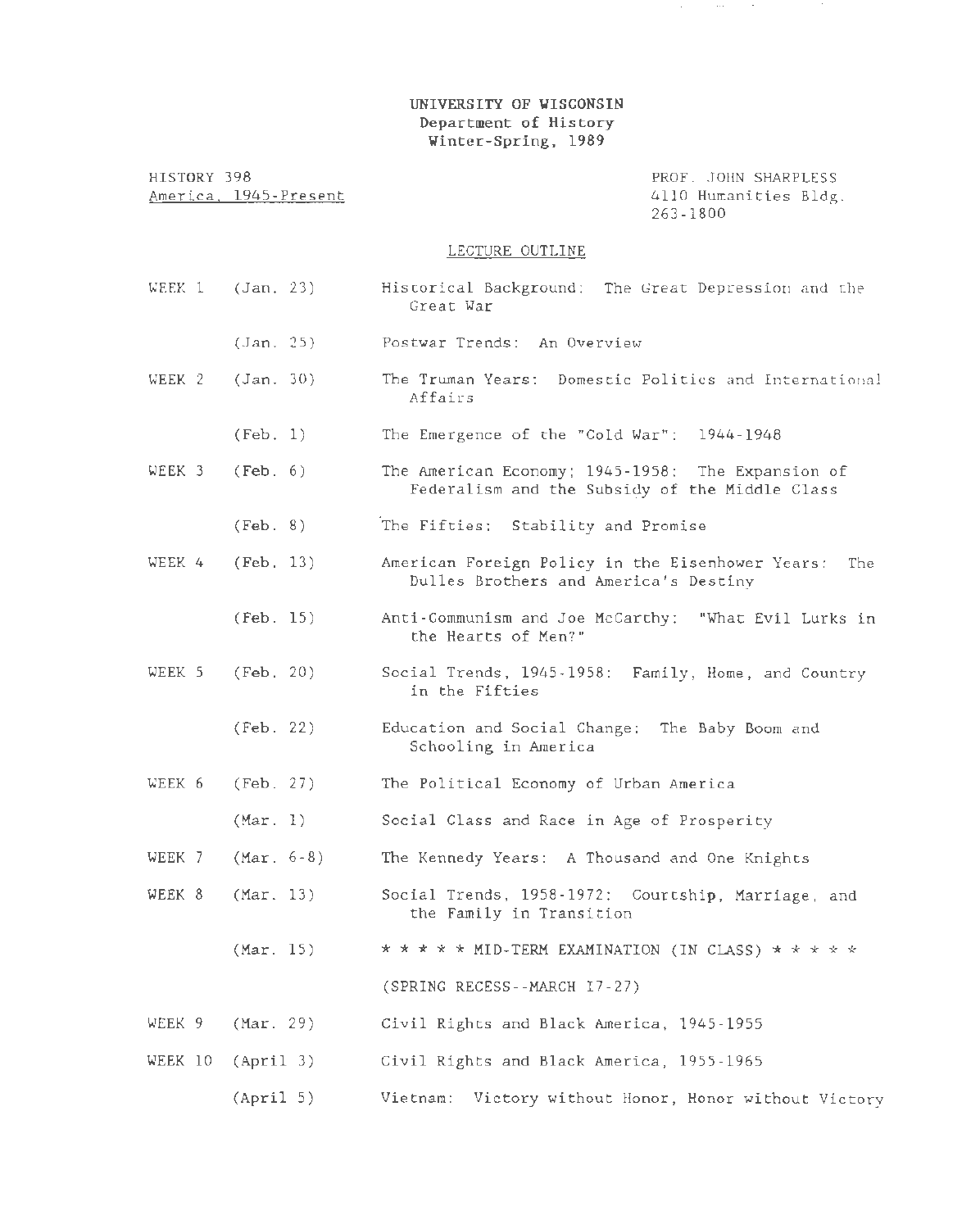| HISTORY 398 |                      | $-2$ $-$<br>PROFESSOR SHARPLESS                                                   |
|-------------|----------------------|-----------------------------------------------------------------------------------|
|             | WEEK 11 $(Apri1 10)$ | Lyndon Johnson's Politics of War                                                  |
|             | (Apri1 12)           | Domestic Politics and Policies, 1963-1968                                         |
|             | WEEK $12$ (April 17) | * * * * * * TAKE HOME EXAM DUE IN CLASS * * * * * *                               |
|             | (Apri1 17)           | The Nixon Presidency: A Man Without a Past?!                                      |
|             | (April 19)           | The Nixon Presidency: Domestic and International<br>Policies                      |
|             | WEEK $13$ (April 24) | Social Trends, 1972-1984: Down the Road to Hell and<br>Damnation                  |
|             | (Apri1 26)           | The American Economy, 1957-1988: The Rise and Fall of<br>the "Fine-tuned" Economy |
|             | WEEK $14$ (May 1)    | The Ford-Carter Years: America's Lost Destiny                                     |
|             | (May <sub>3</sub> )  | Foreign Policy in the Eighties: "Its better to be<br>dead than"                   |
|             | WEEK $15$ (May 8)    | Reagan and the Triumph of Neo-Conservatism                                        |
|             | (May 10)             | Morality and Destiny: Happy Days are Here Again!                                  |

and the con-

**Contractor** 

\* \* FINAL EXAMINATION: May 15, 1989, 7:35 p.m. \* \*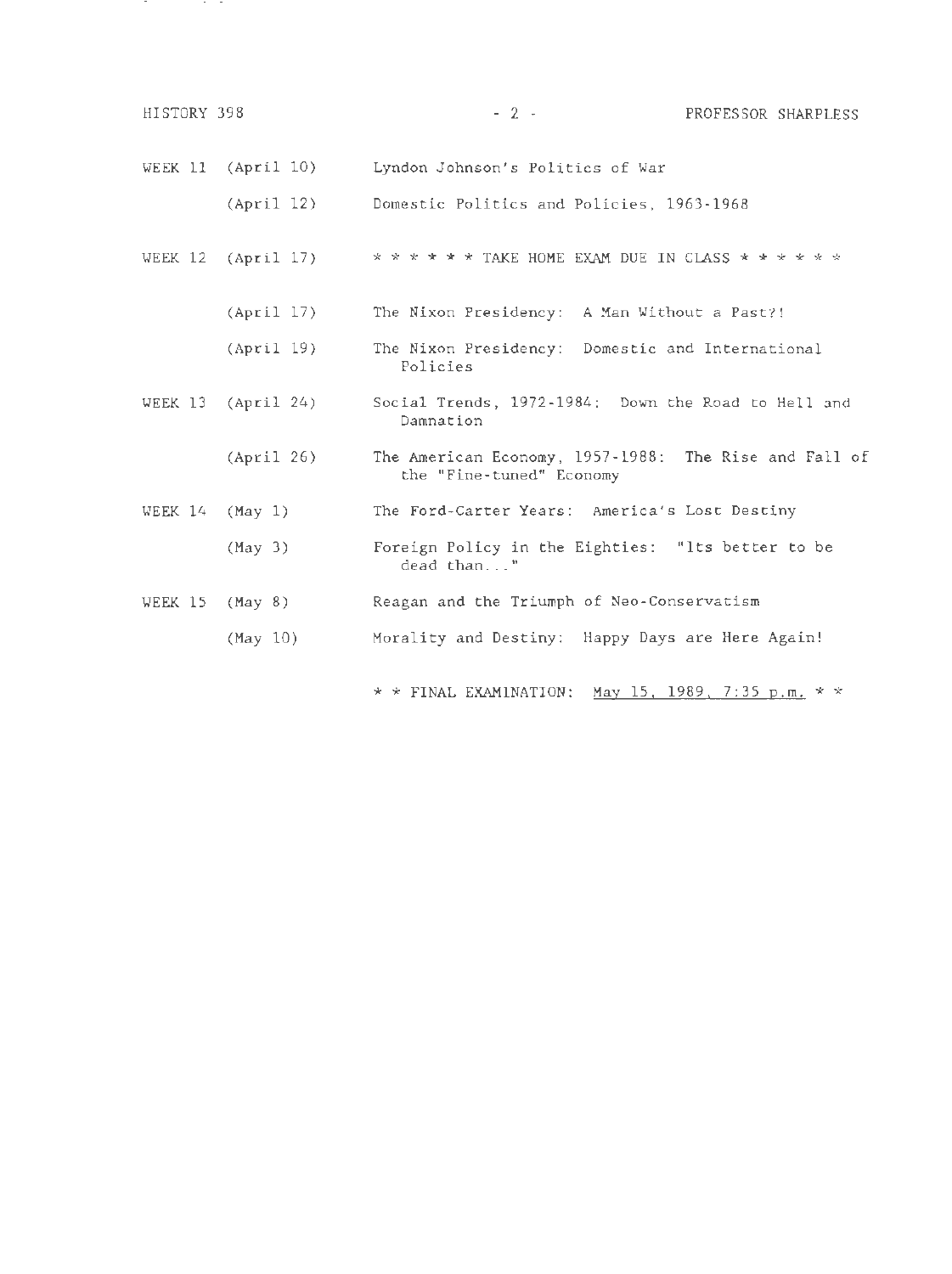## UNIVERSITY OF WISCONSIN Department of History

| History 398  |  | American History, 1945-Present | John Sharpless |
|--------------|--|--------------------------------|----------------|
| Spring, 1989 |  |                                |                |

#### ABOUT THE MID-TERM AND FINAL EXAMINATIONS

To avoid misunderstanding over the goals and direction of the course I have made it a practice to distribute the questions for both the mid-terms and final examinations in advance. In each case, the questions which will appear on the examination will be taken from the list of questions provided below.

- I. The questions on the first mid-term examination will be taken from the following:
	- A. One expert has argued, "When the American foreign policy elite adopted the 'philosophy of containment,' they accepted the notion that the Cold War would go on forever and forever ... " How did it come to pass that the Cold War seemed so much a permanent state of affairs? How did this presumption shape our foreign policy in the years before 1963? How did each President in this era seek to reinforce the "pattern of policy" already in place? (Refer directly to specific foreign policy issues or crises; e.g., Berlin, Middle East, CIA, NSC 68, etc.)
	- B. At first glance, Harry S. Truman, Dwight D. Eisenhower, and John F. Kennedy would seen to be three very different people. Although both Eisenhower and Kennedy presented themselves as repudiating the preceding administration, promising a new and different approach to national problems, in reality all three men pursued essentially similar programs once in office. At most, style, not substance, set these men apart from each other.

Assess the validity of this statement, focusing only on foreign policy and events between 1945 and 1963. (Refer directly to the readings by Burk, Rosenbergs, and Ambrose.) You may accept, reject or modify the proposition as you see fit. Select an issue area to compare these men in terms of both substance and style.

C. The period from 1946 to 1963 is often seen as a time of prosperity and domestic security. This image is not without some factual basis. Indeed, many Americans found it possible to attain a level of wealth and security that would have been beyond their parents' imagination even twenty years earlier. The "middle class life style" became synomous with the American "way of life." Behind this prosperity, however, was the hidden hand of ongoing government intervention. While people had the impression of "doing it themselves," they were actually assisted through a wide range of direct and indirect subsidies.

Describe the ways in which the federal government assisted the rise of the white urban middle class in the post-war era. Focus on specific government and identify the implication for American society.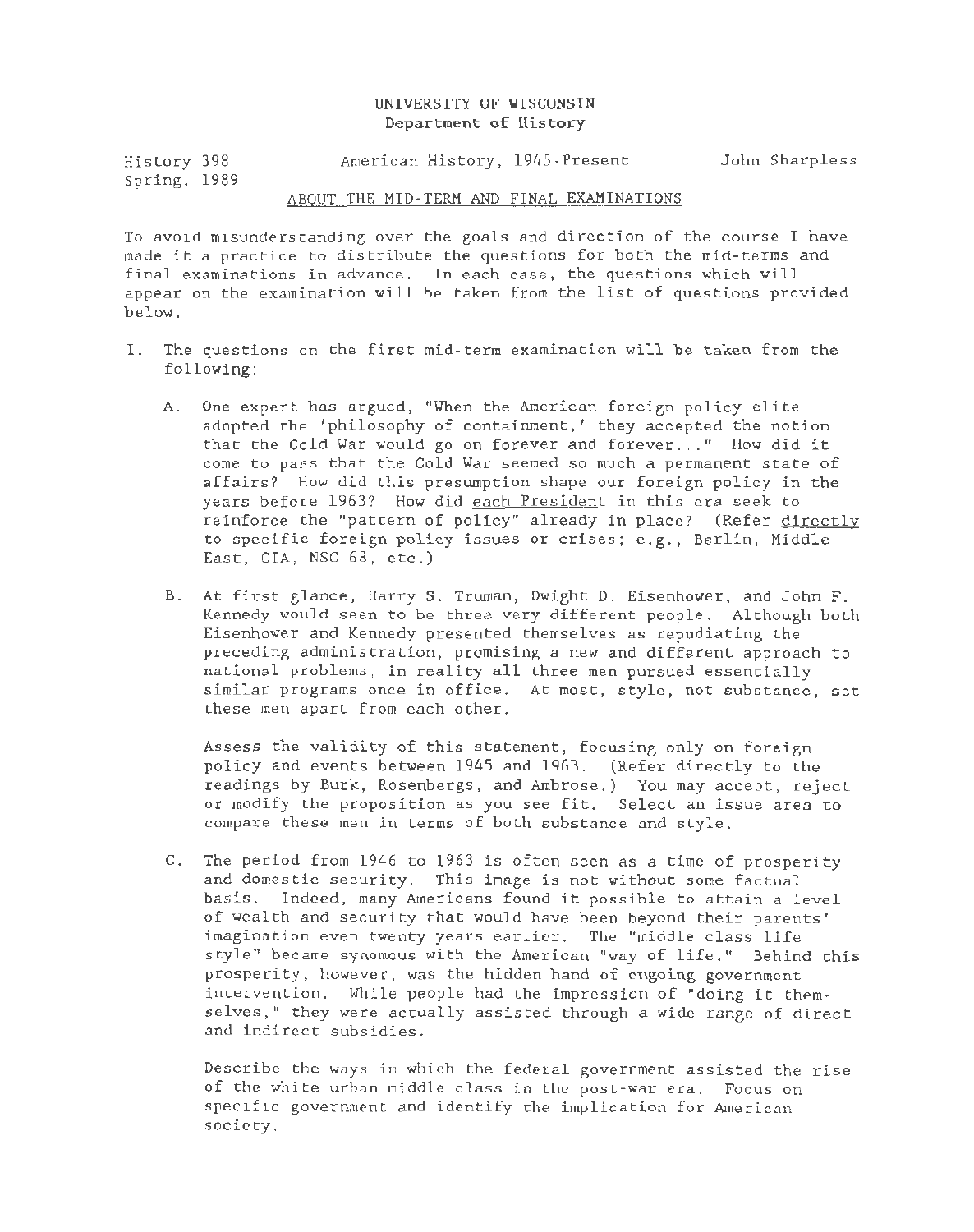History 398--Spring, 1989 Page 2 John Sharpless

 $\mathcal{L}(\mathcal{A})$  and  $\mathcal{L}(\mathcal{A})$  .

D. Anxiety over the "communist threat" deepened in the early years of the 1950s as Americans sought to provide an explanation for troubles at home and abroad. As we look back from today's perspective, it is often difficult to imagine what all the fuss was about. It is one thing to be concerned about spies but to view all dissent as unpatriotic seems a bit paranoid. Could it really be true that all deviance away from the "mainstream" (artistic, literary or political) was communist inspired? After all, we have long cherished individual freedom of expression. It now seems ironic that some Americans went so far as to demand not only the suppression of basic civil liberties but also enforced conformity and mindless obedience to the State in order to protect the "American Way of Life." [Isn't that what we feared most about communism?] How can we explain this extreme reaction to communism in this era?

Trace the growing concern over "communist infiltration" in America during the period between 1946 and 1956. What events led many Americans to believe that the forces of communism were at work in America? What was done to deal with this "threat"? Who were the leaders in the movement to identify and eliminate subversives? What groups supported their campaigns? Who opposed their efforts? And, finally, what were the "long run" implications of the anticommunism movement in the 1950s?

- E. Clearly, patterns of family life are directly related to the "accepted" definitions of sexual roles both within the family and in the larger social and economic environment. Focusing on the period 1945-1960, chart the major changes the role of both males and females in the economic and social life of America. Identify the interrelationship between forces "external" to the family and the internal processes that affect such traditional "familial" activities as child rearing. What tensions arose from these changes and were they (in your opinion) resolved? (or did they remain unresolved?)
- II. Each student will write a short essay. The essays should not exceed eight (8) typed pages. The problem will be researched and the essay written outside of class. However, these are not to be considered cooperative ventures. Indeed. any evidence that our essay was not totally the result of independent effort will result in a failing grade.

THE MID-TERM ESSAYS ARE DUE IN CLASS (LECTURE HOUR) ON APRIL 17TH. NO EXTENSIONS WILL BE ALLOWED. LATE PAPERS WILL NOT BE ACCEPTED.

The 1960s were a time of protest and conflict. The growing divisions in American society broke along four primary dimensions: race, class, gender and generation. Utilize these basic concepts to examine the origins and development of either the Civil Rights Movement, the Women's Movement or the Anti-war Movement. Compare the issues each movement addressed, the tactics they employed, their influence on one another and their visions for America's future. In writing your essay, refer directly to the readings.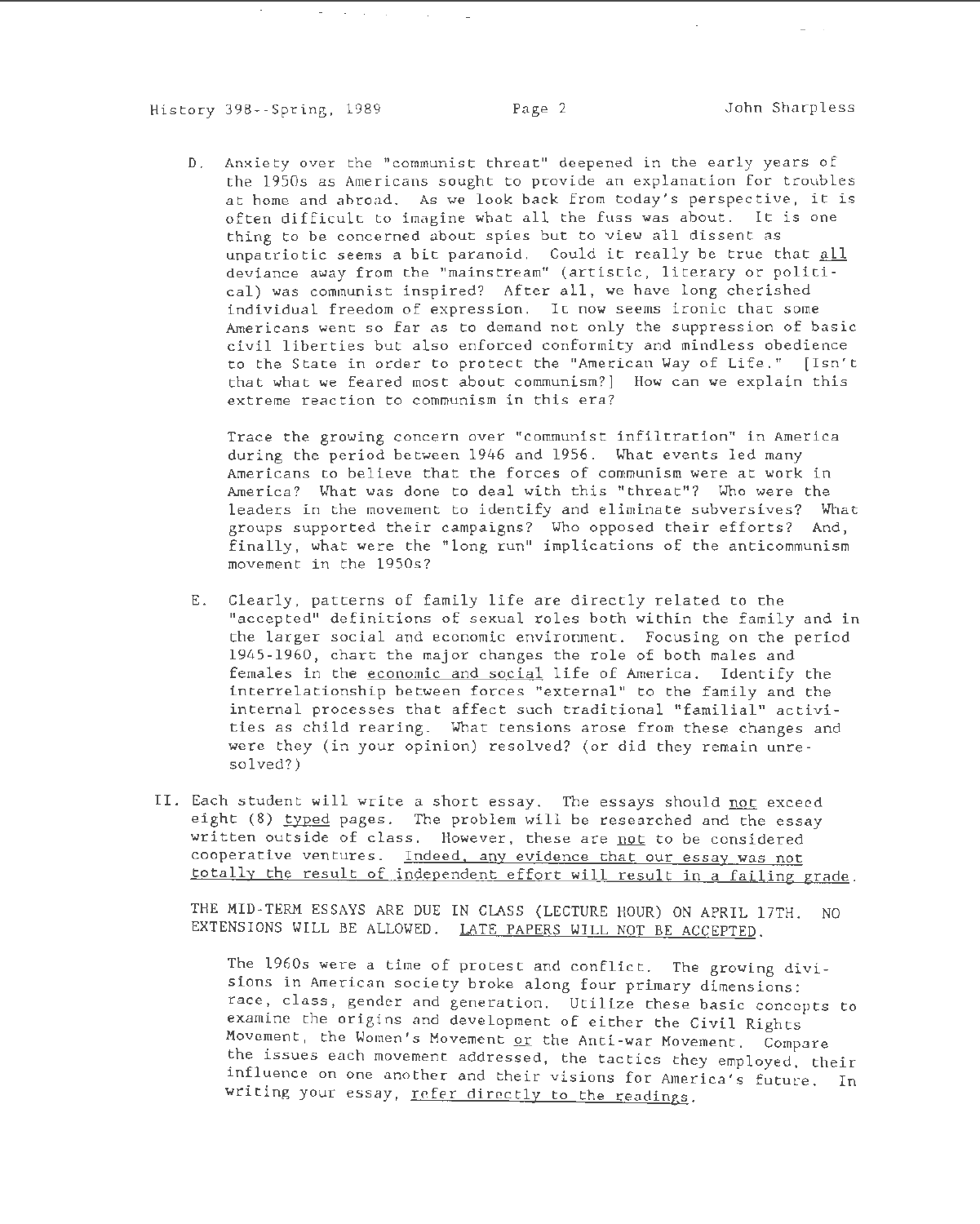John Sharpless

Page 3

History 398--Spring, 1989<br>en will be taken from the following: Ill. The questions on the final exam will be can<br>A. Identify and describe the basic values which Americans bring to<br>A. Identify and describe the basic values shape and influence America's foreign policy, and how those <u>values</u> shape and influence America's<br>relationship with either Eastern Europe, Southeast Asia, and the B. Hiddle East. Draw examples from each of the time periods listed below:  $\mathbf{1}$ . 2. 3. 1945-1953 (Compare Truman and Eisenhower) 1964-1973 (Compare Johnson and Nixon) 1977-1985 (Compare Carter and Reagan) There is little doubt that the role of the media in hmerican. politics has increased greatly since the forties. The question is, how does the media affect the political process. Compare the

- presidential elections of 1960 and 1968 with the election of 1988, .<br>focusing on the relationship between the candidate, the media and the voter. To what extent were issues of importance? Do "debates" help or hinder the electorial process?
- C. Over the last fifty years there has been a radical shift in people's attitude about mortality and ethical behavior. The sources for these changes are many. At one level, changes in economics, science and technology have placed different demands on people as they confront the problems of daily life. At another level, social philosophers, religious leaders and intellectuals have been rethinking age-old philosophical problems of "good and evil." The force of their ideas has been keenly felt as well. Write a short essay reviewing the major trends since 1945 in moral and ethical behavior. Attempt to isolate the reasons why the changes have occurred. Refer directly to Habits of the Heart.
- D. In the late 1960s and middle 1970s, political scientists, journalists, historians and, at least, one Presideut of the United States complained of a "crisis of confidence" and loss of public faith in American institutions. First, explain what they meant by this phrase. Identify the key elements of the argument. Second, i dentify any trends in the 1960s and 1970s which would have contributed to this "crisis of confidence."
- E. Both John F. Kennedy and Richard Nixon have been described as the prototype of today's media politician. In what ways did they anticipate the television politics of the 1980s? Make specific comparisons to President Reagan's style and presentation. In what specific ways has the media transformed American politics from the 1960s to the present? Assess whether television politics has made it harder to maintain accountability of public officials.